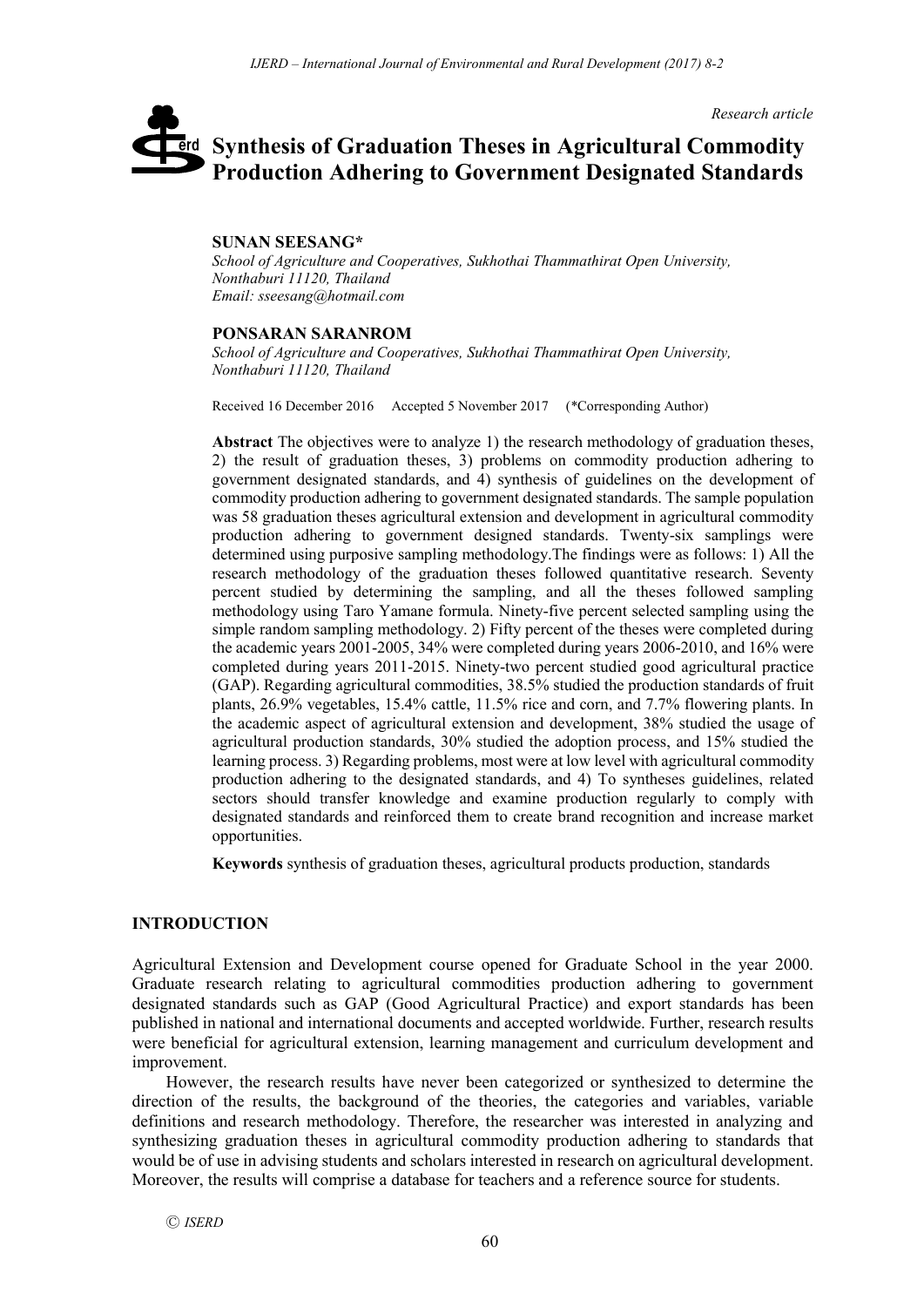## **OBJECTIVES**

The purposes of this research were as follows: 1) to examine the research methodology of graduation theses, 2) to examine the results of graduation theses, 3) to examine problems regarding commodity production adhering to government designated standards, and 4) to synthesize guidelines on the development of commodity production adhering to government designated standards.

## **MATERIALS AND METHODS**

**1. Research design:** This research was designed as survey research.

**2. Population/Samples:** The population was 58 graduation theses on agricultural extension and development in agricultural commodities production adhering to government designated standards, 26 samplings were determined using purposive sampling methodology.

**3. Research instrument:** Survey was used as the research instrument.

**4. Data analysis:** Descriptive statistics and content analysis were used to analyze the data.

# **RESULTS AND DISCUSSION**

## **Research Methodology of Graduation Theses**

All the research methodology of the graduation theses followed quantitative research. Seventy percent determined the sampling, and all researchers determined their sampling using the Taro Yamane formula. Ninety-five percent selected sampling using simple random sampling methodology. Most research methodologies used quantitative research because this determines factual knowledge from research results which has the least error. Thus, data collection was designed as number and variables were controlled. Instruments for data collection, data analysis and evaluation were prepared systematically. Kijpreedaborisut (2008) explained that the advantage of quantitative research was that it looked for the facts systematically, applied predictions and searched for correlations between variables, considered each variable rationally, applied statistical analysis and referred the results to the population group. However, the researcher considered that research on agricultural extension and development related to Social Science which studied social phenomena. Inferences from quantitative research were unable to deal with phenomena and consequently qualitative research was required.

## **Result of Graduation Theses**

Analyzing the time spans of the graduation theses, 50% were completed during the academic years 2001-2005, 34% during 2006-2010, and 16% during 2011-2015.



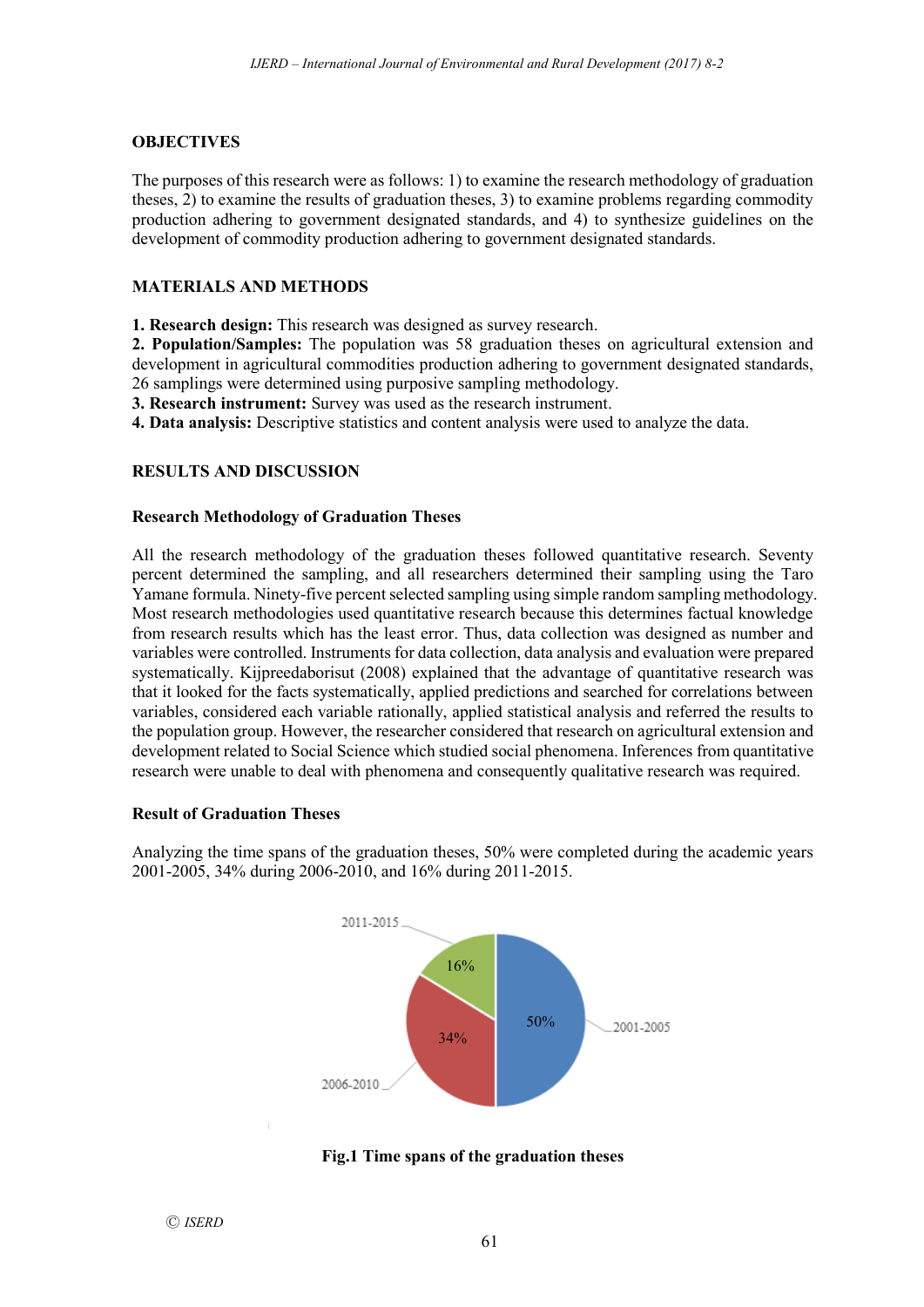To analyze the type of product standards, 92% studied good agricultural practice (GAP). Results concurred with the declaration of GAP following the National Bureau of Agricultural Commodity and Food Standards (ACFS) (2016). The Thai agricultural standard TAS 9001-2009, good agricultural practices for crops was first announced as an Act on 6 November 2003, with an amendment in the GAP manual 2007. This inspired student interest in conducting theses on Agricultural Commodity Production Adhering to Designated Standards, particularly in regard to GAP. However, research on GAP declined because the subject had been sufficiently covered. Students emphasized on other topics consistent with the changing areas of interest.

To analyze the type of agricultural products, 38.5% studied the production standards of fruit plants, 26.9% vegetables, 15.4% cattle, 11.5% rice and corn, and 7.7% flowering plants. Results were consistent with the types of plant that required GAP certification. From GAP information, there were 24 standards regarding plants which accounted for 63%, whereas only 24 relating to animals at 37% (ACFS, 2016). Therefore, the majority of researchers emphasized on the study of plants.



 $\blacksquare$  fruit plants  $\blacksquare$  vegetables  $\blacksquare$  cattle  $\blacksquare$  rice and corn  $\blacksquare$  flowering plants

**Fig.2 Type of agricultural products studied in graduation theses**

To analyze the graduation theses in the academic aspect of agricultural extension and development, 38% studied the usage of agricultural production standards, 30% studied the adoption process, and 15% studied the learning process. The results could be explained by the agricultural extension concept; to transfer knowledge to agriculturists to accept innovation to make positive economic, social and environmental change. The 5 step adoption process postulated by Rogers and Shoemaker (1978) consists of awareness step, interest step, evaluation step, trial step, and adoption step. Agricultural Commodity Production Adhering to the Standards was the research on the first step, the awareness step, and accounted for 15%. The researcher considered that research on step 1 or the awareness step was only a preliminary study or the first step of the adoption process that required further research to study step 5, adoption step. However, results showed that many researchers studied from to step 1 through to step 5, which was called in this research as the usage of agricultural production standards and accounted for 38%. Thus, the research should emphasize on the study to achieve step 5, or the adoption step of the study through all 5 steps.

#### **Problems on Commodity Production Adhering to Government Designated Standards**

To analyze the problems, most had difficulties at a low level with agricultural commodity production adhering to designated standards. Results indicated that agricultural commodity production adhering to designated standards in Thailand had been applied for a long time with the use of GAP since 2003. Agricultural commodity production adhering to designated standards was constantly promoted to the agriculturists. As a result, the problems eventually decreased.